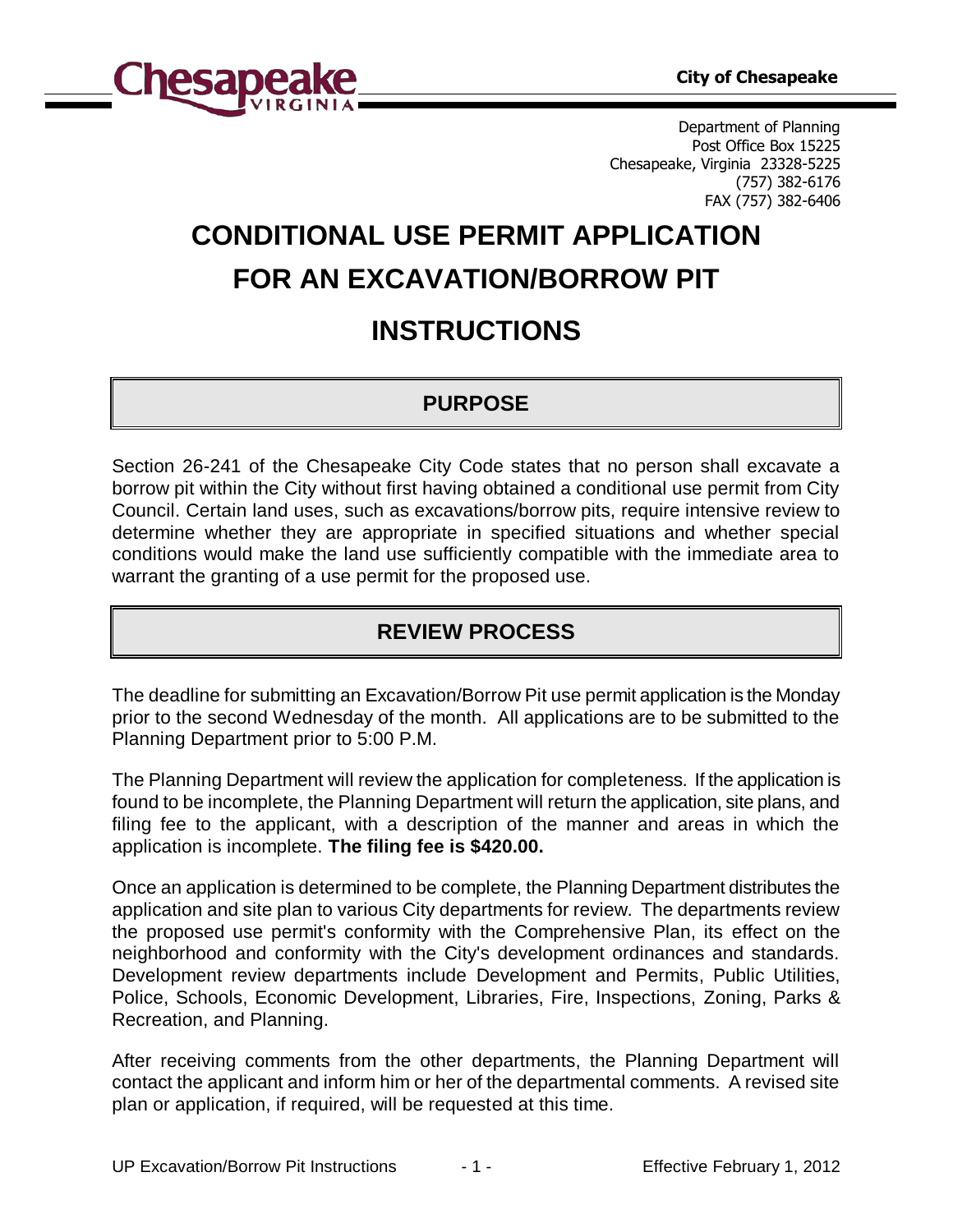## **REVIEW PROCESS** (continued)

Once an application is determined to be complete, the Planning Department distributes the application and site plan to various City departments for review. The departments review the proposed use permit's conformity with the Comprehensive Plan, its effect on the neighborhood and conformity with the City's development ordinances and standards. Development review departments include Development and Permits, Public Utilities, Police, Schools, Economic Development, Libraries, Fire, Inspections, Zoning, Parks & Recreation, and Planning.

After receiving comments from the other departments, the Planning Department will contact the applicant and inform him or her of the departmental comments. A revised site plan or application, if required, will be requested at this time.

Notwithstanding any initial determination of completeness, the Planning Director, the Planning Commission, or the City Council may at any time during the review process find that essential information is lacking and may deem the application incomplete. In these cases, the application will not be advertised for a public hearing.

When the application is deemed complete in its entirety, the Planning Department will prepare a legal notice advertisement and sign(s) for posting. The notice will appear in the Virginian Pilot two times prior to the Planning Commission Public Hearing. Fourteen days prior to the Public Hearing, the applicant will be required to post the property with NOTICE OF REZONING APPLICATION signs. This posting must be in accordance with the instructions set out by the Planning Department. Applicants are encouraged to take pictures of the signs after posting and provide them to the Planning Department as proof that the signs were properly posted. Improper posting of the sign(s) will delay processing of the application. Failure to post and maintain the sign(s) will result in a continuance. The applicant will be contacted by the Planning Department when the signs are available for posting. The applicant is responsible for the sign fee. (\$25.00 for the first sign, \$20.00 for each additional sign, as required).

The applicant is responsible for all of the costs of providing the required notice of hearing, including newspaper advertising. **The applicant will be billed separately for these costs.** The average advertising cost is \$100 for the Planning Commission Public Hearing and the average is between \$400 to \$1,000 for the City Council meeting. The project will require a minimum of four (4) advertisements. Any additional advertising costs incurred due to continuances or revised proffer statements will also be the responsibility of the applicant. Planning Commission advertisement fees will be billed by the City of Chesapeake. City Council advertisement fees will be billed by the Virginia Pilot.

#### **APPLICATIONS THAT DO NOT MEET MINIMUM APPLICATION REQUIREMENTS AS SPECIFIED IN THE CHESAPEAKE CITY CODE WILL NOT BE ADVERTISED.**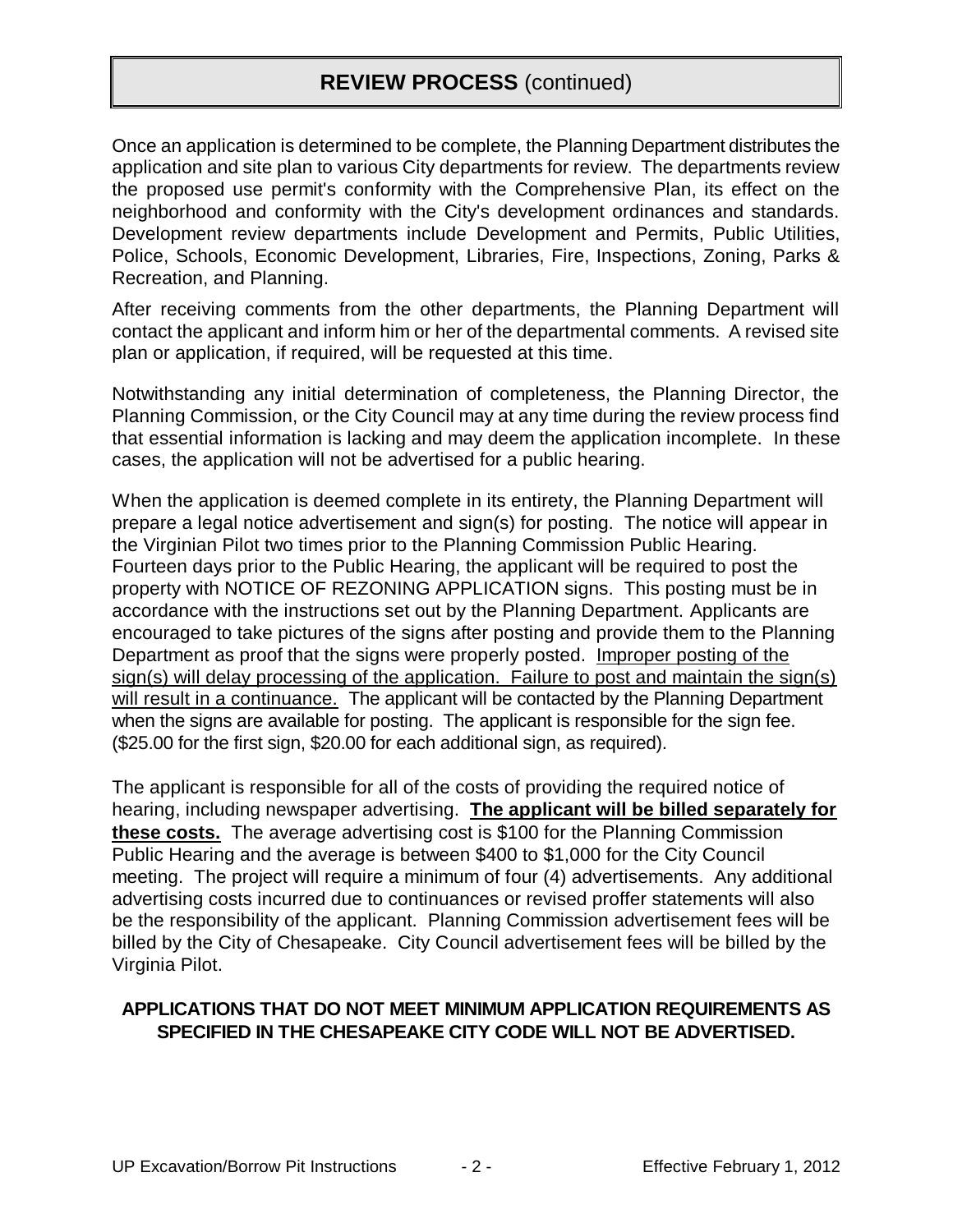## **REVIEW PROCESS** (continued)

The Planning Department will compile departmental comments, the applicant's response to the comments, staff analysis and staff recommendation into a staff report. The Planning Department will forward a copy of the application and staff report to each Planning Commission member the Friday before the scheduled Planning Commission hearing. At this time, the staff report will be available on-line for review by the applicant, agent and interested citizens by visiting:

http://www.cityofchesapeake.net/Government/Boards-Commissions/Full-Listing/11planningcommission/agenda.htm and clicking on the Upcoming Agenda date.

All staff reports are also available for review in the Planning Department.

The Planning Commission will hold a public hearing the second Wednesday of the month after proper advertisement. The public hearing is open to all citizens. The applicant must attend the Planning Commission public hearing. Failure of the applicant to attend the Planning Commission Public Hearing may delay action by the Planning Commission thereby delaying processing of the application. At the public hearing, the Planning Commission will hear proponents and opponents of the application, as well as staff comments and recommendations. The Commission considers all information and recommends to the City Council to either approve the application as presented, approve it with conditions or safeguards, or disapprove the application.

The written record, developed through the time of Planning Commission action, will be forwarded to the City Council for review prior to its public hearing on the application, which is usually held on the third Tuesday of the month following the Planning Commission's action.

The City Council holds a public hearing and considers the Planning Commission's recommendation, as well as information submitted by the Planning Department, the applicant and citizens. City Council may approve the application as presented, approve the application with certain conditions or safeguards, deny the application, or refer the application back to the Planning Commission for further study.

Upon City Council approval of the use permit, the applicant may proceed to the Department of Development and Permits for approval of all final site plans which show construction details. The final site plan must be consistent with the preliminary site plan approved by the Planning Commission and City Council, or a second review by the Planning Commission and City Council will be required.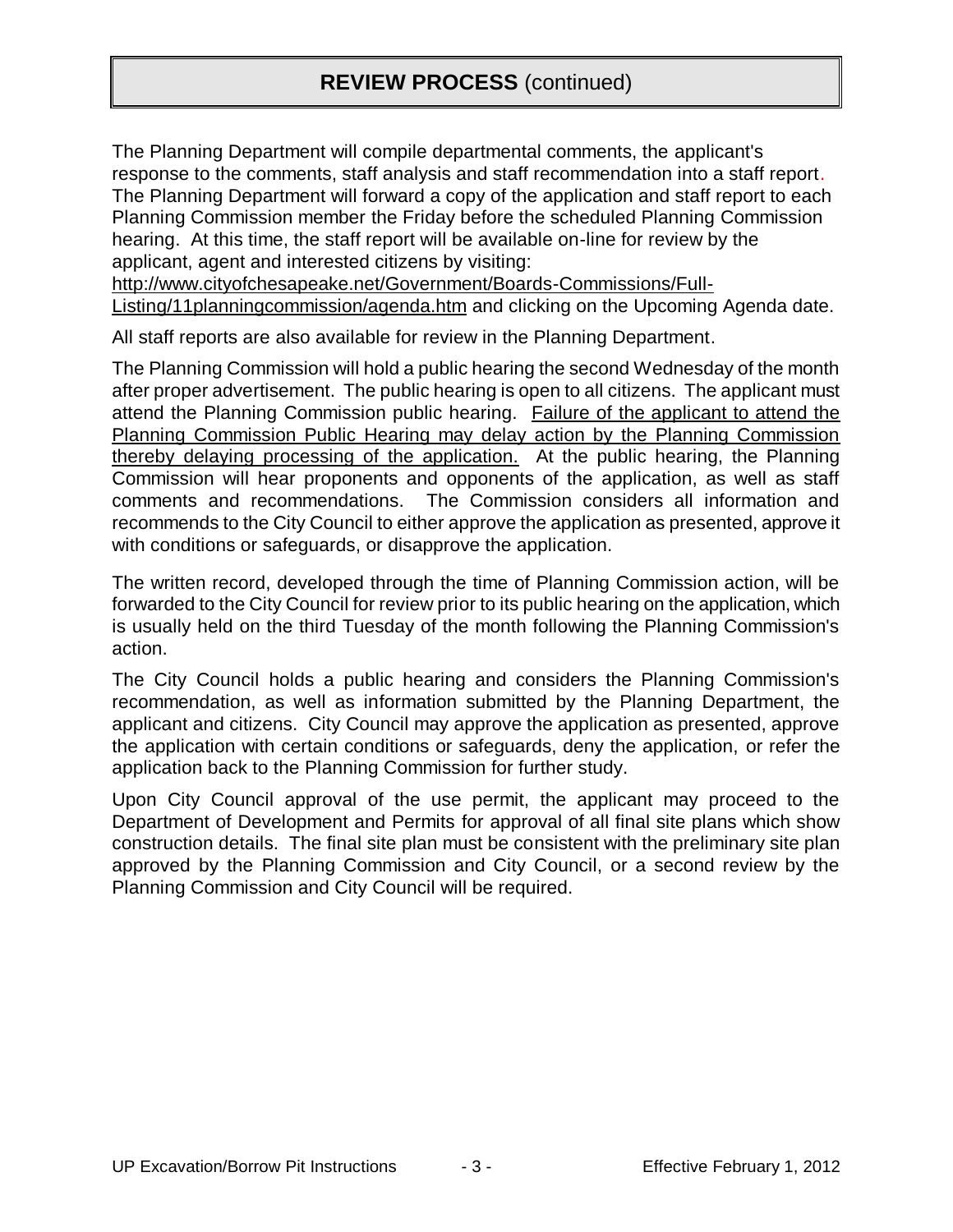## **SPECIAL POWER OF ATTORNEY**

If the applicant(s) is different from owner(s), a "Special Power of Attorney" must be included with the application which grants authority to the applicant(s) and agent, if applicable, to act in behalf of the owner(s).

- 1. If an agent is representing either the property owner(s) or the applicant(s), a "Special Power of Attorney" must be attached. This power of attorney must be granted from both the applicant(s) and owner(s). The owners' "Special Power of Attorney" must be granted to the applicant and the agent.
- 2. If the owner(s) or applicant(s) is a corporation, partnership, or similar entity, submit documentation indicating the person signing the "Special Power of Attorney" has the authority to make this appointment and include their official title on the form.
- 3. If the owner (or applicant) is a church, documentation from the church's trustees, or if no trustees, then by a president or vice-president of the corporation or association of the church, must be attached which establishes that the person signing on behalf of the church has the authority to act on it's behalf and to bind the church to the application.

#### **POWER of ATTORNEY AUTHORITY**

**LIMITED LIABILITY CORPORATION/COMPANY (LLC, LC):** The *managing member* has authority by title to sign for the LLC, or as authorized by corporate records.

**CORPORATION (Inc., Ltd., or Corp.):** The *President or Vice-President* has authority by title to sign for the corporation, or as authorized by corporate records.

**PARTNERSHIP (LP or GP):** An *authorized general partner* has authority by title to sign for the partnership.

**ESTATES/TRUSTS:** A *trustee* has authority by title to sign. If there is more than one trustee, all trustees must sign.

#### **CHURCHES (Unincorporated):** *All trustees* must sign.

## **REAL ESTATE TAX DEMONSTRATION FORM**

As part of this application, a form completed by the City Treasurer to certify that there are no delinquent real estate taxes on the subject property shall be provided. The applicant shall send an e-mail to [bcarrawa@cityofchesapeake.net](mailto:bcarrawa@cityofchesapeake.net) that includes the property's location, tax map number(s) and owner's name. The City Treasurer will perform the research and if there are no delinquent taxes, the City Treasurer will complete a form and e-mail the form back to the applicant. If taxes are due, these taxes shall be paid prior to submitting a use permit application.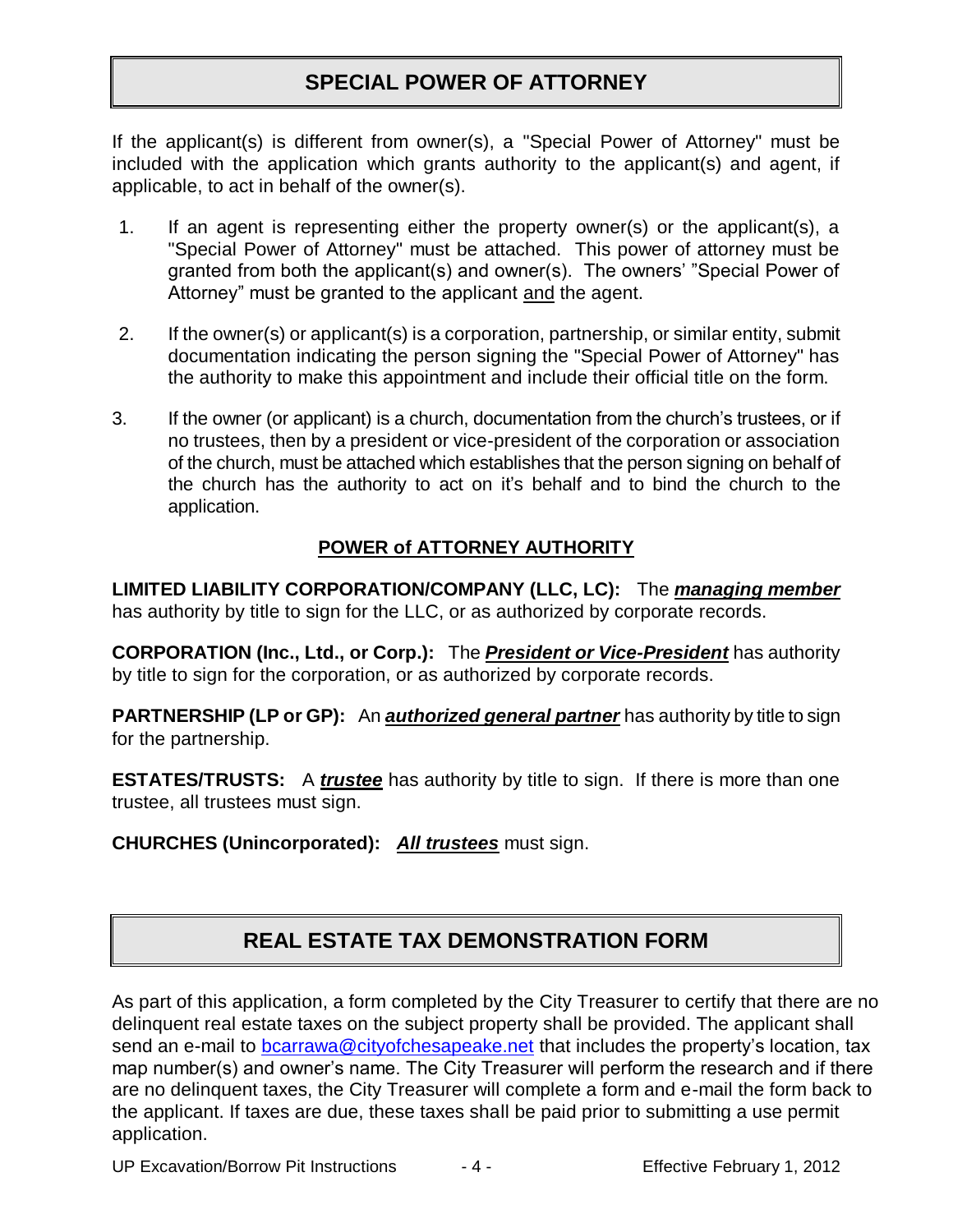## **STATEMENT OF OWNERSHIP**

A statement signed and notarized by the owner and/or applicant shall be submitted on the attached form, which identifies the names and last known addresses of all of the following persons and entities in regard to the property that is the subject of this Application:

- 1. All applicants, title owners, contract purchasers, and lessees of the property; and, if any of the foregoing is a trustee, each beneficiary having an interest in the property.
- 2. Where any of those listed in (1) above is a corporation, all shareholders owning ten per cent (10%) or more of any class of stock issued by said corporation or where any of those listed in (1) is a corporation having ten (10) or fewer shareholders, all such shareholders. This requirement may be waived by the Planning Director or designee where the owner or applicant, as applicable, is a publicly-held corporation.
- 4. Where any of those listed in (1) above is a partnership, or limited liability company, all such partners, both general and limited, in a partnership, and all members of a limited liability company.
- 5. Where any of those listed in (1) above is a church, provide a list of all such trustees and their position on the board or if no trustees, then identify the officers of the corporation or association of the church.

#### **Attach the listing of names and addresses on business letterhead of either the applicant, owner or agent, as required above.**

## **ADJACENT PROPERTY OWNERS**

Attach a list setting forth the names and addresses of all persons, firms or corporations owning all abutting property and property immediately across the street or road from the subject property, and the 13-digit tax map number of such properties.

Use the attached Adjacent Property Owner List of Addresses form or the AVERY 5260 label format. If unable to utilize the form or computer format, please submit on 8  $\frac{1}{2}$ " x 11" paper.

Also include stamped (not metered mail) #10 envelopes (4 1/8" x 9 1/2") with the name and mailing address of each property owner typed or printed legibly.

#### **Please do not use pre-dated meter stamped envelopes or envelopes which include a return address.**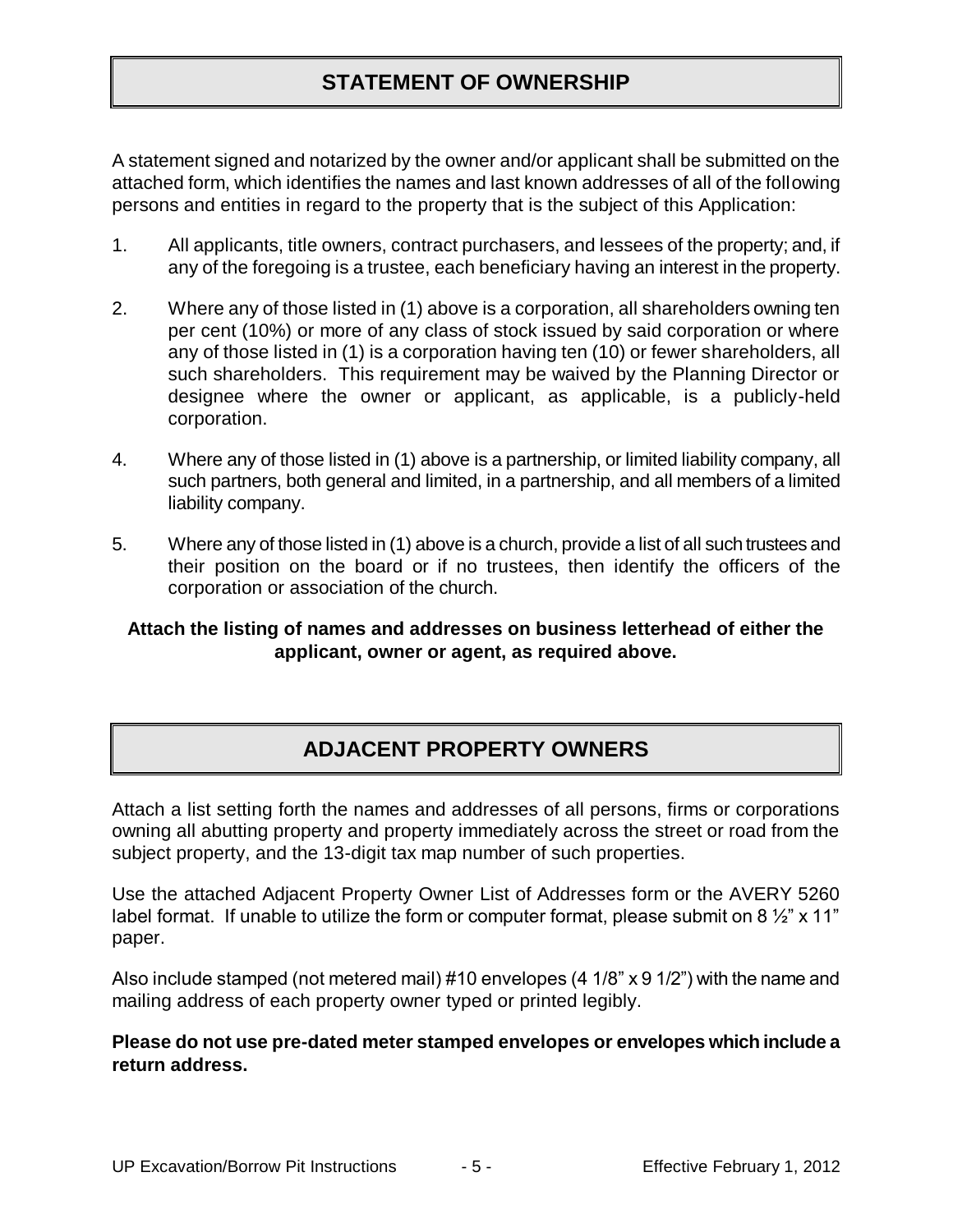## **SITE PLAN & MAP REQUIREMENTS**

As a part of this application, the following maps must be submitted. All maps shall have a north arrow. The map required under subsection 1 below shall be drawn to scale. Other maps are not required to be to scale, but shall be drawn fairly to reflect the relationship of the subject property to surrounding properties.

- 1. Thirty (30) copies of a preliminary site plan at a scale not less than 1" = 50' meeting the requirements of Section 18-201 of the Chesapeake Zoning Ordinance. . **All site plans shall be folded to a size no larger than 9" x 14" size and shall include a vicinity map.** If a revision is submitted, please include the Planning Department application number in the title block. *Please fold with the site plan title block facing out*.
- 2. Three (3) copies of the preliminary site plan reduced to 11" x 17" paper.
- 3. Three (3) copies of the preliminary site plan reduced to  $8\frac{1}{2}$ " x 11" paper.
- 4. Three (3) copies of a landscape plan, reduced to 11" x 17", identifying how the site and proposed borrow pit will be screened from neighboring properties zoned for or containing less intensive uses.
- 5. Three (3) copies of the landscape plan, reduced to 8  $\frac{1}{2}$ " x 11" paper.
- 6. Three (3) zoning maps reduced to 8 1/2" x 11" paper size highlighting the property subject to this application and showing all property within 500 feet of the perimeter of the property which is the subject of the application, indicating the zoning and existing uses of such land. **Highlight the subject property**.
- 7. Three (3) copies of a topographical map showing a three-quarter mile radius of the proposed boundaries of the borrow pit, prepared by a licensed engineer or licensed surveyor at a scale of two hundred (200) feet to the inch or better, with a two (2) foot contour interval or less.
- 8. A hydrology study showing the impact of excavation on existing private wells located within a two-thousand (2000) foot radius of the proposed boundaries of the borrow pit.
- 9. Provide an end-use plan including the following:
	- a. Proposed dates by which the restoration activities will commence and be completed.
	- b. Cross-sections showing the proposed final depth and final grade of slopes after completion of restoration activities.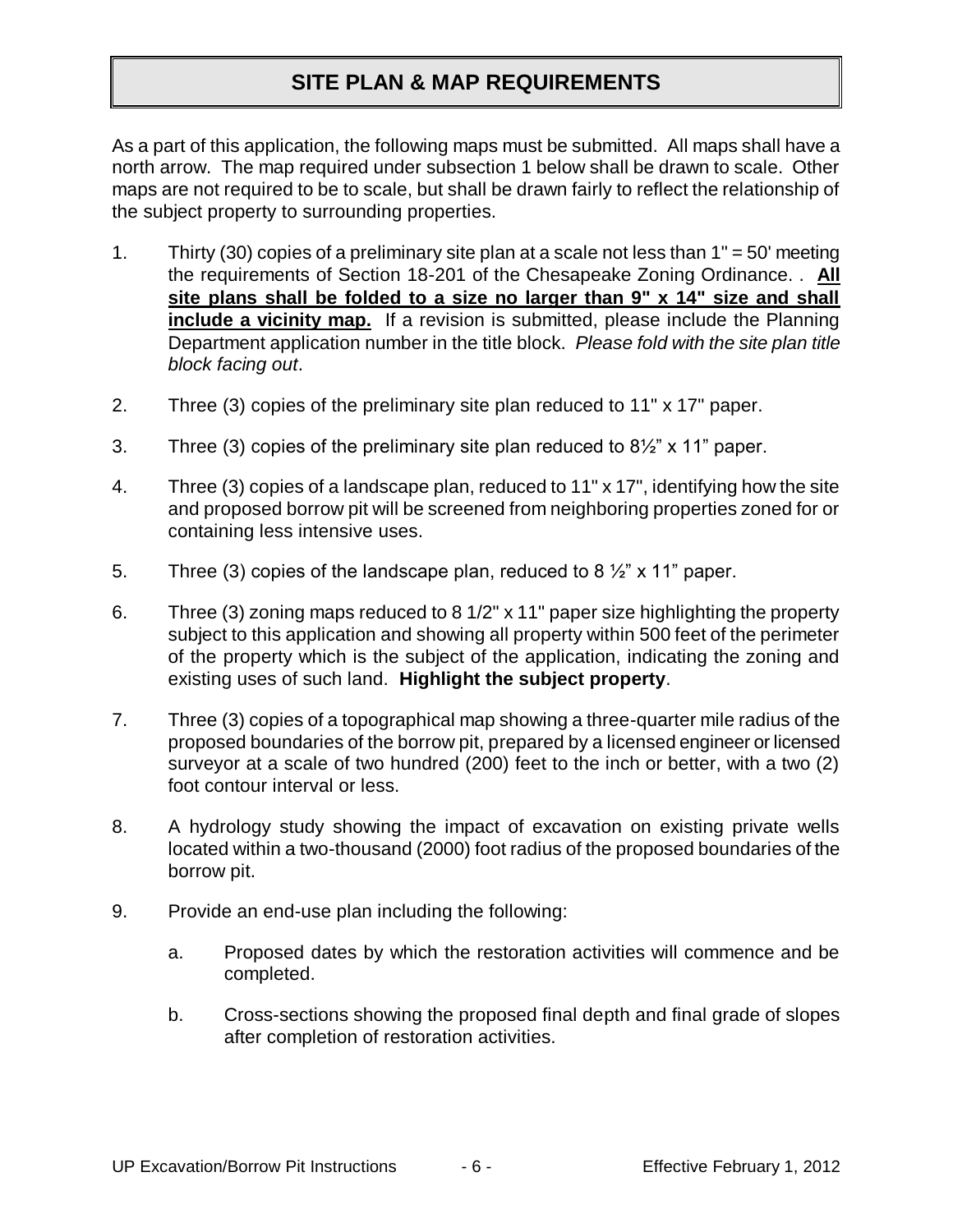## **PRELIMINARY SITE PLAN REQUIREMENTS**

Per Section 18-201 et seq., the following information shall be included on all preliminary site plans submitted for review by the Planning Department, Planning Commission, and/or City Council. Compliance with these instructions will ensure that the application is placed on the appropriate agenda in accordance with its filing deadline. Failure to meet these requirements will render the application incomplete and will result in the Planning Department returning the application.

#### **STANDARDS FOR DIMENSION AND SCALE:**

- 1. Except as otherwise provided for in paragraph (2) below, the preliminary site plan shall be dimensioned to the following standards for accuracy:
	- a. Boundary, setback and zoning lines: one foot per one thousand (1:1,000) feet;
	- b. Existing structures, utilities and other topographic features: within five (5) feet;
	- c. Proposed structures, roads, parking lots and other improvements: within five (5) feet.
- 2. Different dimensions may be required for properties located within an Overlay District, under the separate standards for development of property within such District. See Article 12 of the Chesapeake Zoning Ordinance for Overlay District regulations.
- 3. Plans shall be no wider than 24".

#### **REQUIRED CONTENTS:**

- 1. The name of project, property owners, surveyor or engineer, date of drawing or revision, number of sheets, north point and scale in the lower right-hand corner. If a revision is submitted, please include the Planning Department application number in the title block.
- 2. The zoning classification and present use of the subject property and all adjacent properties.
- 3. Proposed location of storm water detention/retention areas, and mitigation areas.
- 4. A representation of the proposed use, with location and dimensions of all existing and proposed improvements, including: buildings (maximum footprint and height) and other structures; sidewalks; pedestrian walkways; fences; walls; trash containers; outdoor storage and display areas; shopping cart collection and storage areas; outdoor vendors/vending machines; outdoor lighting; landscaped areas and open space; recreational areas and facilities; parking lots and other paved areas; loading and service areas together with the proposed paving material types for all walks, parking lots and entrances; and signs.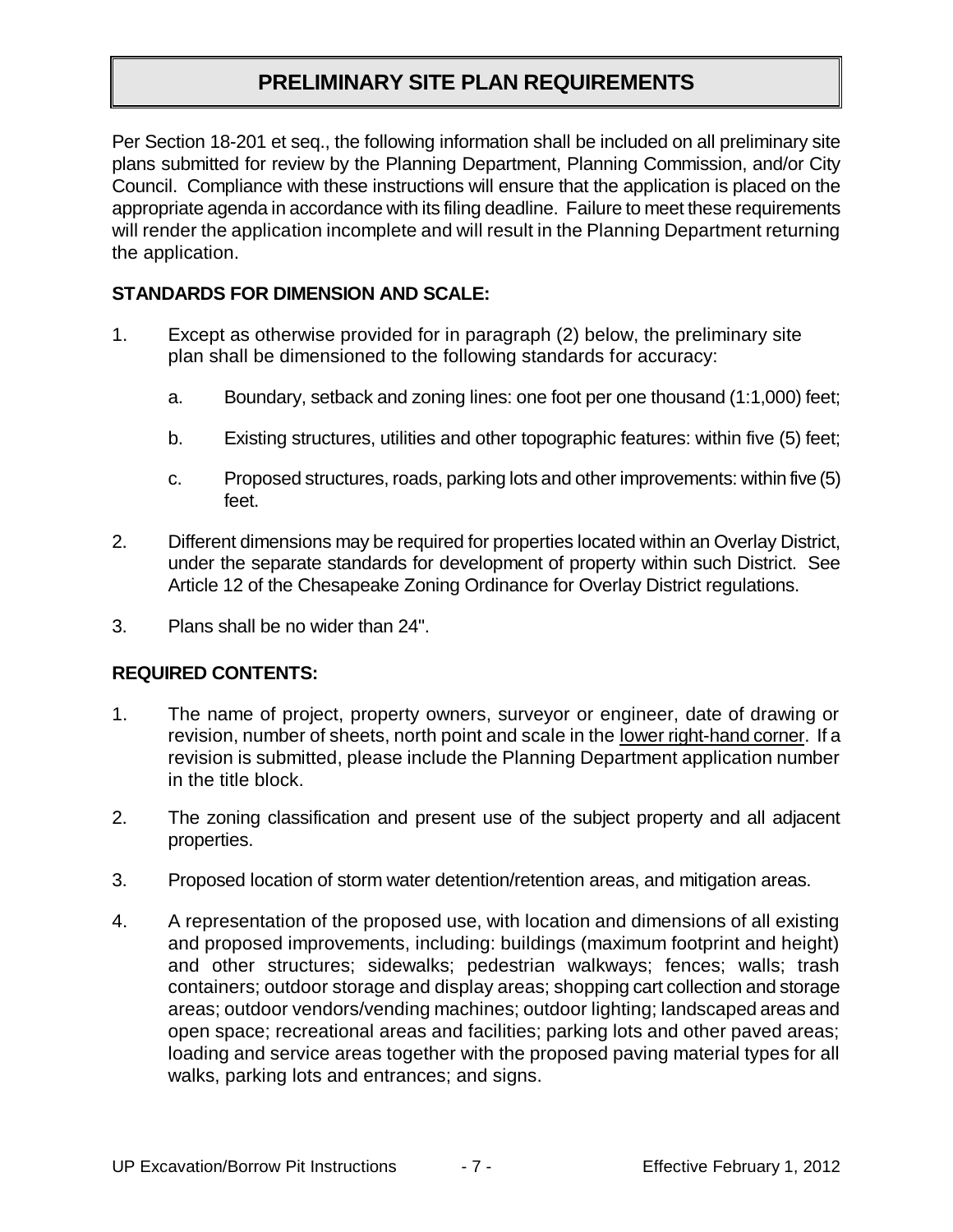## **PRELIMINARY SITE PLAN REQUIREMENTS** (continued)

- 5. Written schedules or data as necessary to demonstrate that the site can accommodate the proposed use, including
	- a. Proposed uses and maximum acreage occupied by each use
	- b. For residential developments, maximum number of dwelling units by type and gross residential density;
	- c. Percent and acreage of useable recreation areas, and percent and acreage of open space;
	- d. For commercial and industrial developments, maximum square footage for commercial and industrial uses, maximum number of employees, and maximum lot coverage;
	- e. Maximum height of all structures;
	- f. Schedule of parking including the amount required and amount provided;
	- g. Maximum amount of impervious cover on the site.
- 6. Proposed right-of-way widths of streets adjacent to the property, and all right-of-way widths identified in the City's Master Road and Highway Plan as running through the property.
- 7. Location of existing and proposed utilities and utility easements.
- 8. All areas intended to be dedicated or reserved for public use.
- 9. Where the property abuts any natural or artificial body of water, display the name of each body of water, the mean high and low water lines, bulkhead and pier head lines where officially established, and where applicable, to the location of tidal wetlands.
- 10. Existing structures and roads, including roadway entrances, located within twenty-five (25) feet of the property line of the site.
- 11. If a phased development is planned, phase lines and proposed timing of development.
- 12. A vicinity map showing the site in reference to adjoining streets, subdivisions and **landmarks**
- 13. A north arrow establishing geographic direction.
- 14. Additional information as may be required as a result of the property being located within a Special Overlay District, as described in Article 12 of this Ordinance.